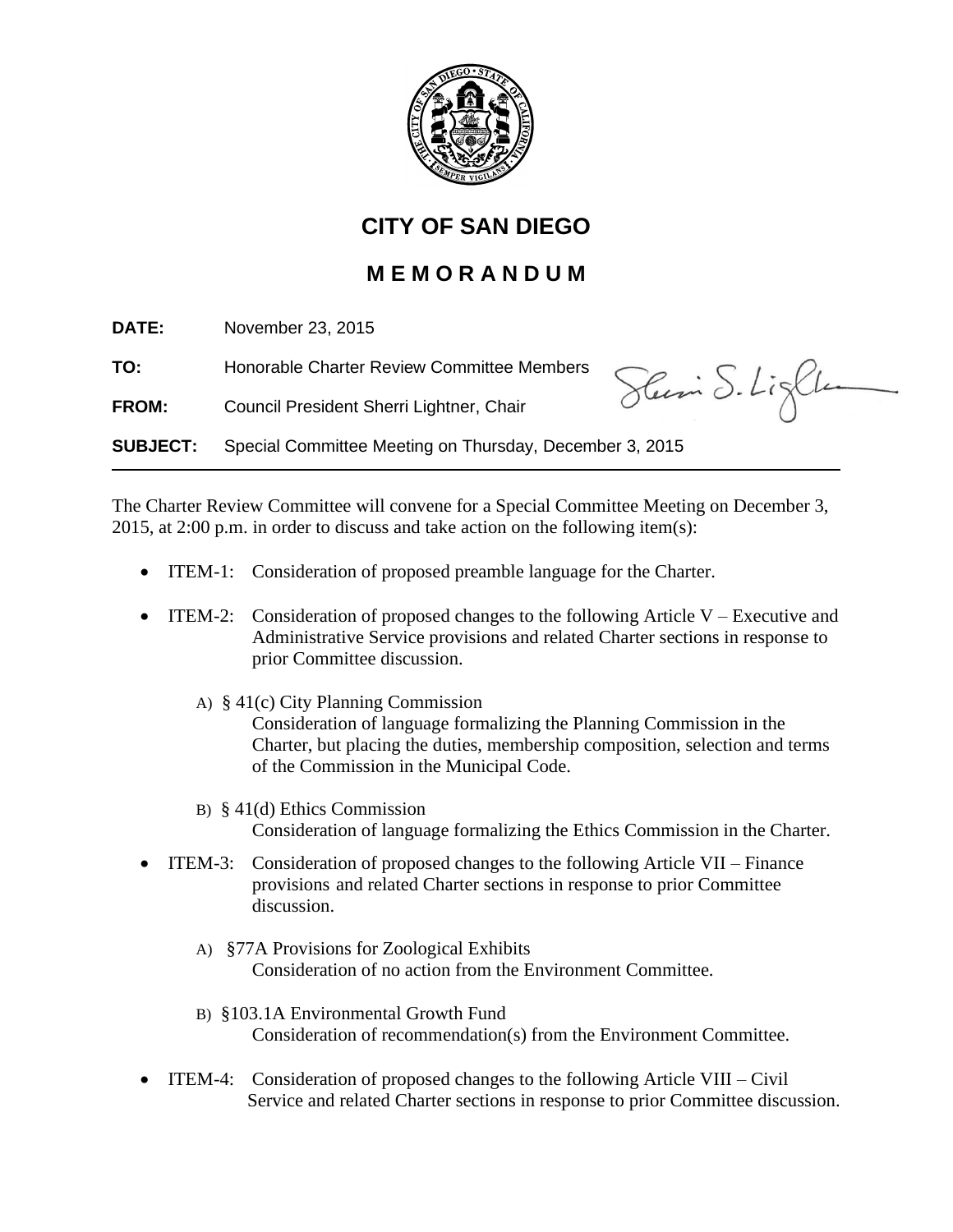A) §118 Rules

Consideration of language amending the section to comply with state law.

- B) §129.1 Removal of Striking Employees Consideration of language conforming the section to state law.
- ITEM-5: Consideration of proposed changes to the following Article IX The Retirement of Employees and related Charter sections in response to prior Committee discussion.
	- A) §141 City Employees' Retirement System Consideration of language in a newly created sub-item (e) to allow an employee's reciprocal service between SDCERS and CalPERS to count toward vesting to establish eligibility for benefits, and broad, timeless language that does not reference specific entities other than the Board of Administration.
	- B) §141.2 Full and Fair Employee Contributions for the Defined Benefit Pension Plan

Consideration of an analysis of whether the City should pay SDCERS all or any portion of overpayment of benefits or underpayment of contributions caused by the negligence of a City employee, and whether doing so could be addressed through the meet and confer process with the municipal employee unions or contractually with the San Diego City Employees' Retirement System.

- C) §144 Board of Administration (SDCERS Board)
	- 1. Consideration of proposed Municipal Code language clarifying the staggering of 4-year terms for the seven inaugural Board of Administration appointments.
	- 2. Consideration of timeless language referencing in sub-section (f) regarding who should serve as the City management employee Board member, and changing the appointing, directing and reporting authority to the Mayor instead of the City Manager.
	- 3. Consideration of City Attorney Report regarding the following Charter section 144 proposed amendments by the San Diego City Employee Retirement System.
		- a. Proposal to amend section 144 to give the Board of Administration all powers and duties provided in the Declaration of Group Trust for the SDCERS Group Trust effective July 1, 2007, and naming specific trusts in the Charter.
		- b. Proposal to amend section 144 to give the Board of Administration the sole authority to invest in classes or types of investments it deems prudent beyond those investment options already established or authorized by General Law.